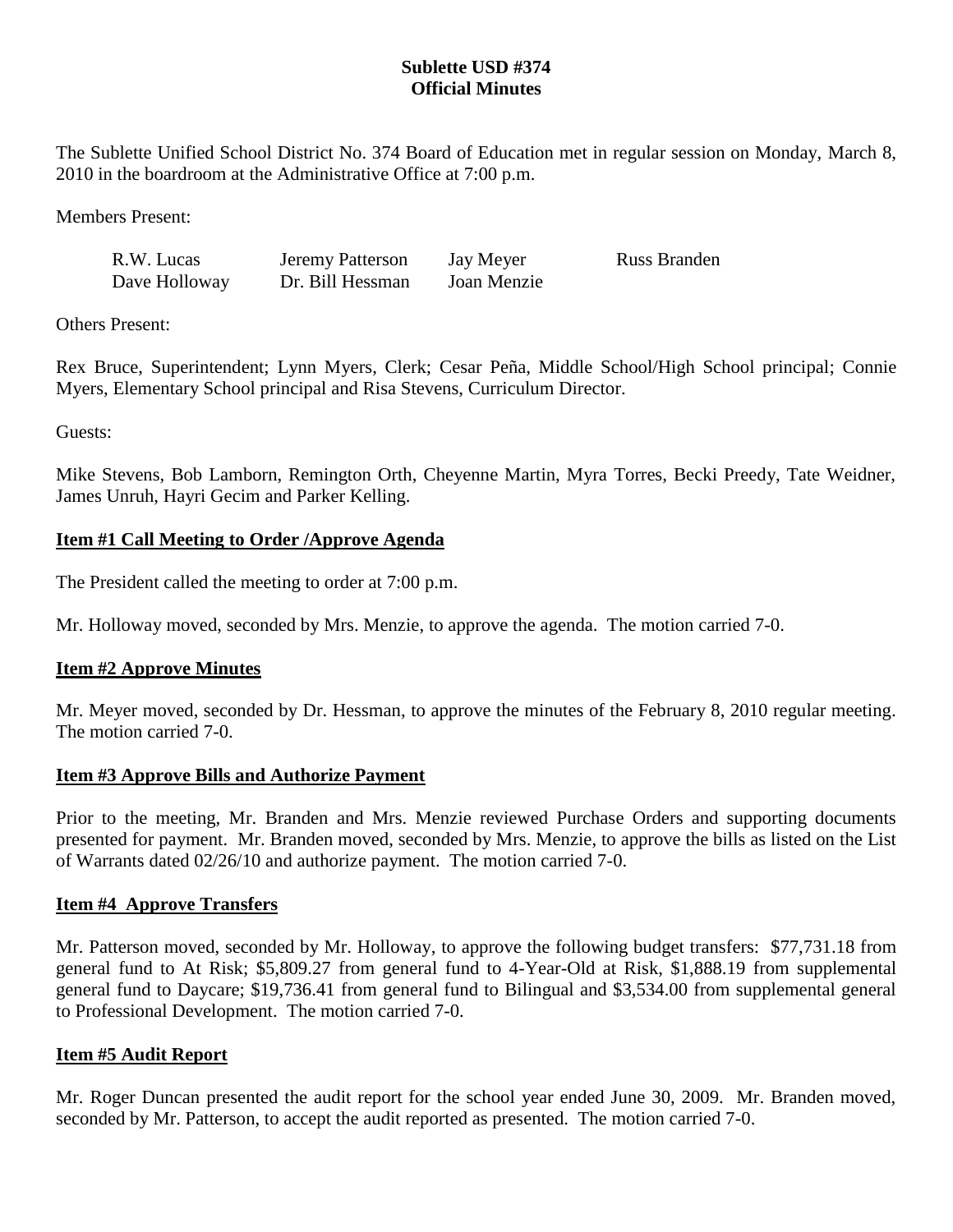Board Minutes Page 2 March 8, 2010

## **PUBLIC FORUM**

There was no public forum.

## **REPORTS**

### Sublette School Foundation

Mr. Mike Stevens gave the Sublette School Foundation report.

### Curriculum

Mrs. Stevens reported that the CCC and Mr. Bruce approved the long range plan to view text books and make selections every 7 years instead of 5. She also informed the Board that the CCC has appointed an evaluation team to examine the Curriculum Coordinating Committee By-Laws. They will assess the current policies and report any recommend changes to the CCC for their approval.

### Principals

Mrs. Myers reported the Elementary School had completed the State Reading Assessment. Reading Scores were up 4%, and 60% of the students were either exceeds standards or "exemplary" on the assessment. Mrs. Myers stated that the results were a team effort of all Elementary School employees.

Mrs. Myers informed the Board that Mrs. Mary Meyers' students had taken 8 projects (4<sup>th, 5th</sup> and 6<sup>th</sup> Grade) to the Science Fair in Liberal on Saturday March 6, 2010. They received 3 gold medals and 3 silver medals. Olivia Clancy and Carey Fankhouser qualified for state in Wichita March 26 and 27, 2010.

Mr. Peña reported the  $11<sup>th</sup>$  grade Math Assessment will start on March 9, 2010. He also reported that a committee of teachers are working on the schedule for next year. It will have a period at the end of the day for teacher collaboration, homework and class/activity meetings.

Mr. Peña informed the Board that Royce Williams participated in the State Wrestling Competition. He also report that Mrs. Mary Meyers' Science Olympiad Team of Peter Boschman and Jayden Garetson qualified for state competition.

#### SWPRSC/HPEC

Mr. Meyer gave the SWPRSC report and Mr. Lucas gave the HPEC report.

#### Superintendent:

Mr. Bruce informed the Board the KASB Spring Regional will be April 20, 2010 at Montezuma. He also discussed at length the problems with the wind generator. A committee of Mr. Bruce, Mr. Moore, Mr. Holloway and Mrs. Menzie will meet with current company and the company that provides maintenance on the wind generators at Montezuma.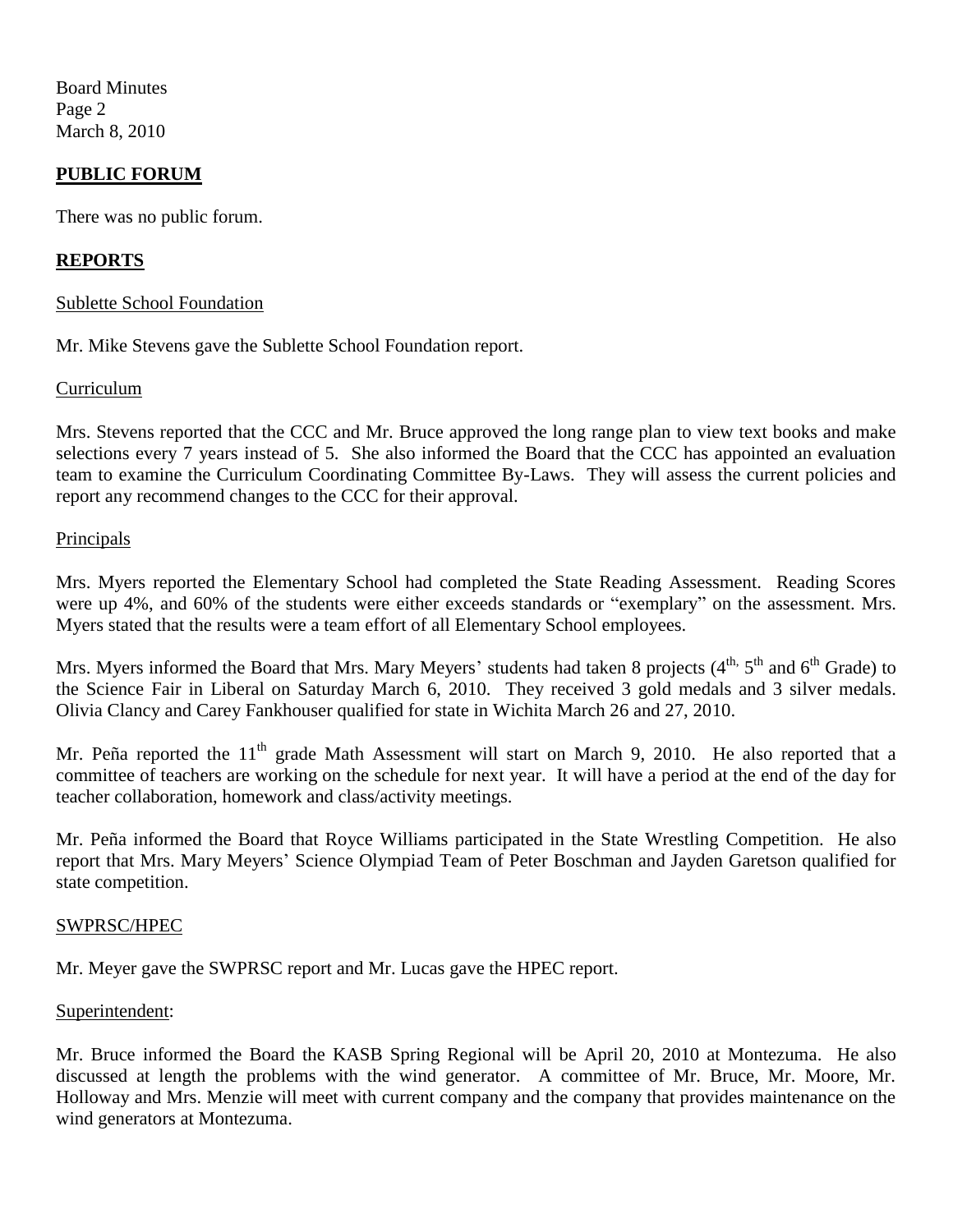Board Minutes Page 3 March 8, 2010

## **Item #6 Rec Center Baseball Field Lighting**

Mr. Bob Lamborn asked the Board to allow the Recreation Commission to enter into a lease/purchase agreement to replace the lights at the fairgrounds baseball field. The total cost of the project is \$142,000. The amount of lease/purchase agreement is not to exceed \$92,000.

Mr. Branden moved, seconded by Mrs. Menzie, to allow the Recreation Commission to enter into a lease/purchase agreement for the purpose of purchasing new lights for the fairgrounds baseball field, with no financial liability for USD 374. The motion carried 7-0.

Mr. Branden moved, seconded by Mrs. Menzie, to pay the Recreation Commission \$30,000 to assist with purchase of the lighting as compensation for the district's use of the baseball field and facilities. The motion carried 7-0.

### **Item #7 School Calendars**

Mr. Patterson moved, seconded by Mr. Meyer, to approve the 2010/2011 and 2011/2012 school calendars with tentative dates for the Middle School/High School parent/teacher conferences. The motion carried 7-0.

The President declared a 10 minute recess.

#### **Item #8 Executive Session Negotiations**

Mr. Meyer moved, seconded by Mrs. Menzie, to go into executive session to discuss negotiations, to include Mr. Bruce in executive session, and to reconvene to open session in the boardroom at 8:35 p.m. The motion carried 7-0.

The Board reconvened to open session at 8:35 p.m.

#### **Item #9 Executive Session Non-Elected Personnel**

Mr. Meyer moved, seconded by Mrs. Menzie, to go into executive session to discuss non-elected personnel, in order to protect the privacy interest of an identifiable individual(s), to include Mr. Bruce in executive session, and to reconvene to open session in the boardroom at 8:45 p.m. The motion carried 7-0.

Mr. Bruce left the executive session at 8:43 p.m.

The Board reconvened to open session at 8:45 p.m.

Mr. Meyer moved, seconded by Mrs. Menzie, to go into executive session to discuss non-elected personnel, in order to protect the privacy interest of an identifiable individual(s), to include Mr. Bruce in executive session, and to reconvene to open session in the boardroom at 8:50 p.m. The motion carried 7-0.

The Board reconvened to open session at 8:51 p.m.

## **Item #10 Resignation**